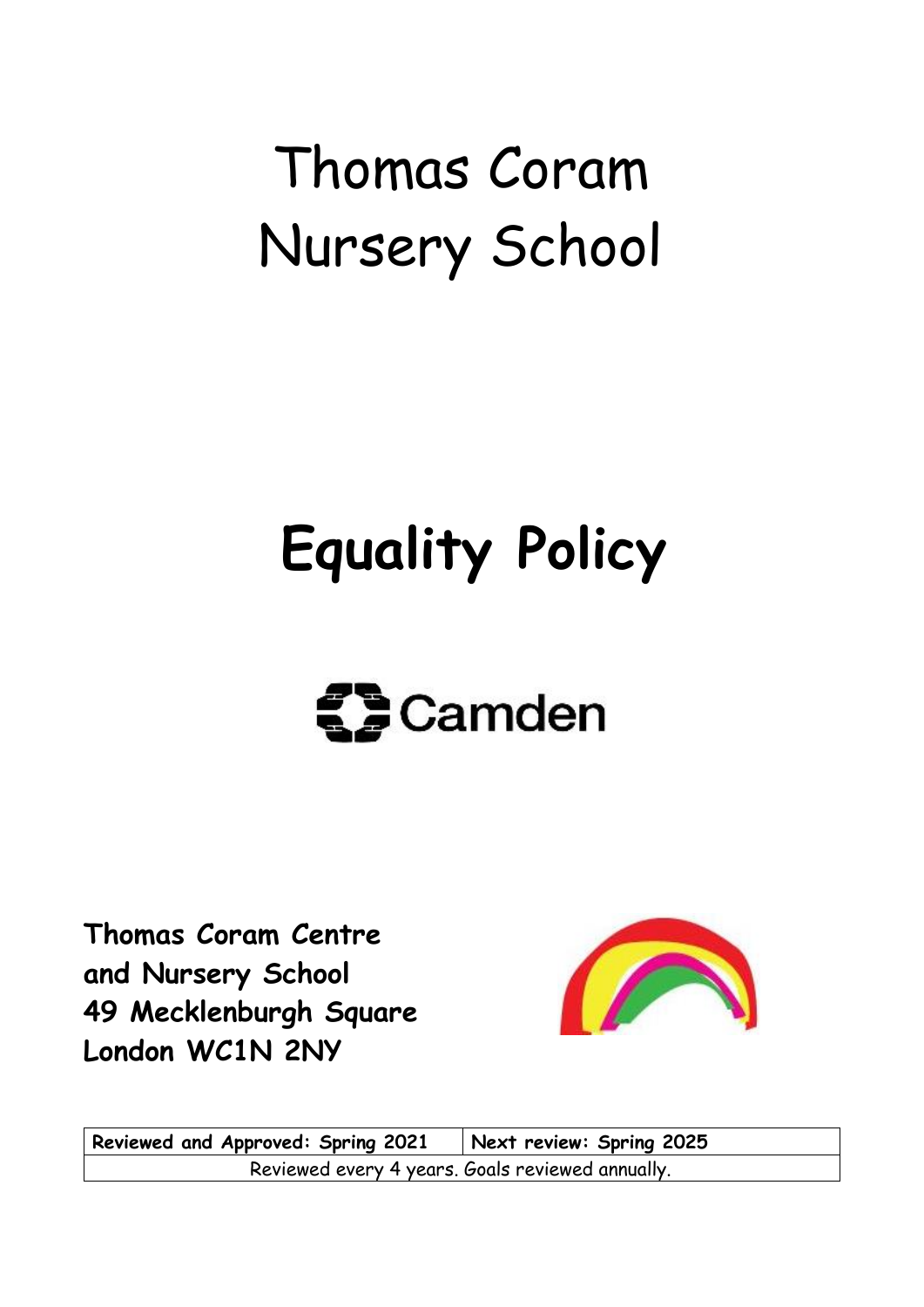# **Purpose of the policy**

The *Equality Act 2010* was introduced to ensure protection from discrimination, harassment, and victimisation on the grounds of specific characteristics (referred to as protected characteristics). This means that schools cannot discriminate against pupils or treat them less favourably because of their sex (gender), race, disability, religion or belief, gender reassignment, sexual orientation or pregnancy or maternity. The Act requires all public organisations, including schools to comply with the Public Sector Equality Duty and two specific duties:

# A. The **Public Sector Equality Duty** or "general duty".

This requires all public organisations, including schools to:

- Eliminate unlawful discrimination, harassment and victimisation
- Advance equality of opportunity between different groups
- Foster good relations between different groups

### B. **Two "specific duties"**

This requires all public organisations, including schools to:

- 1. Publish information to show compliance with their Equality Duty.
- 2. Publish Equality objectives at least every 4 years, which are specific and measurable.

This policy describes how the school is meeting these statutory duties and is in line with national guidance. It includes information about how the school is complying with the Public Sector Equality Duty and provides guidance to staff and outside visitors about our approach to promoting equality.

This policy describes how Thomas Coram is meeting these statutory duties and is in line with national guidance, and also provides guidance to staff and outside visitors about our approach to promoting equality. Thomas Coram is an inclusive school where we focus on the well-being and progress of every child and where all members of our community are of equal worth.

We believe that the *Equality Act* provides a framework to support our commitment to valuing diversity, tackling discrimination, promoting equality and fostering good relationships between people. It also ensures that we continue to tackle issues of disadvantage and underachievement of different groups.

We recognise that these duties reflect international human rights standards as expressed in the *UN Convention on the Rights of the Child*, the *UN Convention on the Rights of People with Disabilities*, and the *Human Rights Act 1998*.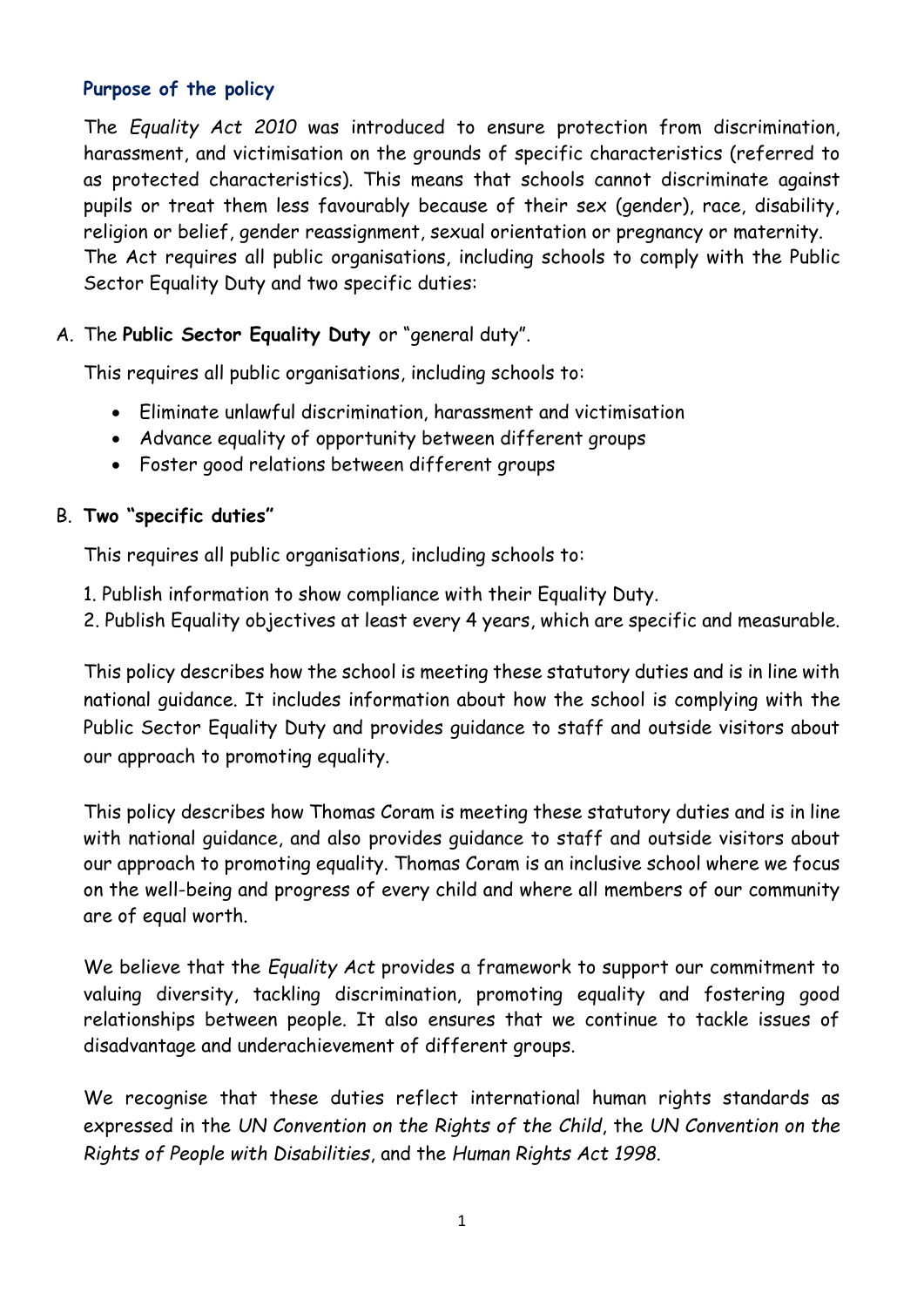# **Our approach to equality is based on the following 7 key principles:**

**1. All learners are of equal value**. Whether or not they are disabled, whatever their ethnicity, culture, national origin or national status, whatever their gender and gender identity, whatever their religious or non-religious affiliation or faith background and whatever their sexual orientation

**2. We recognise, respect and value difference and understand that diversity is a strength.** We take account of differences and strive to remove barriers and disadvantages which people may face, in relation to disability, ethnicity, gender, religion, belief or faith and sexual orientation. We believe that diversity is a strength, which should be respected and celebrated by all those who learn, teach and visit here.

**3. We foster positive attitudes and relationships.** We actively promote positive attitudes and mutual respect between groups and communities different from each other.

**4. We foster a shared sense of cohesion and belonging.** We want all members of our school community to feel a sense of belonging within the school and wider community and to feel that they are respected and able to participate fully in school life.

**5. We observe good equalities practice for our staff**. We ensure that policies and procedures benefit all employees and potential employees in all aspects of their work, including in recruitment and promotion, and in continuing professional development

**6. We have the highest expectations of all our children.** We expect that all pupils can make good progress and achieve to their highest potential

**7. We work to raise standards for all pupils, but especially for the most vulnerable**. We believe that improving the quality of education for the most vulnerable groups of pupils raises standards across the whole school.

# **What we are doing to eliminate discrimination, harassment, and victimisation**

- We take account of equality issues in relation to admissions and exclusions; the way we provide education for our pupils and the way we provide access for pupils / adults to facilities and services.
- We are aware of the reasonable adjustment duty for disabled pupils/adults designed to enhance access and participation to the level of non-disabled pupils / adults and stop disabled children being placed at a disadvantage compared to their non-disabled peers.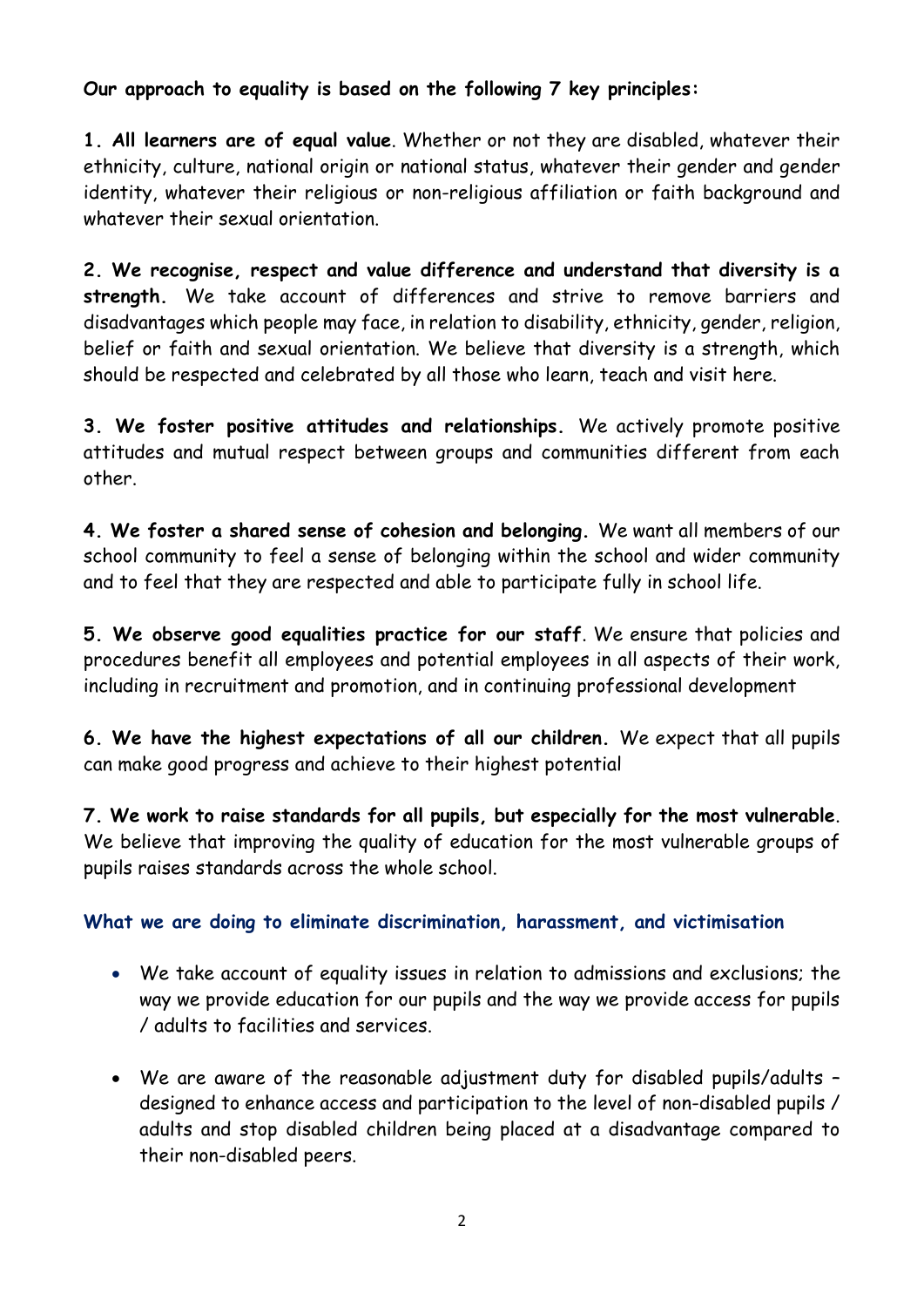- The Head teacher ensures that all interview panels give due regard to this policy so that no one is discriminated against when it comes to employment, promotion or training opportunities.
- We ensure that those who are affected by a policy or activity are consulted and involved in the design of new policies, and in the review of existing ones.
- We take seriously the need to consider the equality implications when we develop, adapt and review any policy or procedure and whenever we make significant decisions about the day to day life of the Thomas Coram.
- We actively promote equality and diversity though the curriculum and by creating an environment which has respect for all.
- Our admissions arrangements are fair and transparent, and we do not discriminate against children or their families by treating them less favourably on the grounds of their sex, race, disability, religion or belief, sexual orientation, gender reassignment, pregnancy or maternity.

# **Behaviour, Exclusions and Attendance**

The school policy on behaviour takes full account of the new duties under the Equality Act. We make reasonable, appropriate and flexible adjustment for pupils with a disability. We monitor absence data (children/staff) for evidence of overrepresentation of different groups and take action promptly to address concerns.

# **Addressing prejudice and prejudice-based bullying**

Thomas Coram challenges all forms of prejudice and prejudice-based bullying, which stand in the way of fulfilling our commitment to inclusion and equality:

- Prejudices around disability and special educational needs;
- Prejudices around race, religion or belief, for example anti-Semitism and Islamophobia, Travellers, migrants, refugees and people seeking asylum;
- Prejudices around gender and sexual orientation, including homophobic and transphobic attitudes.

We treat all bullying incidents equally seriously. We keep a record of any prejudicerelated incidents and provide a report to the governors about the numbers, types and seriousness of prejudice-related incidents at our school and how we dealt with them. We review this data termly and (if necessary) would take action to reduce incidents.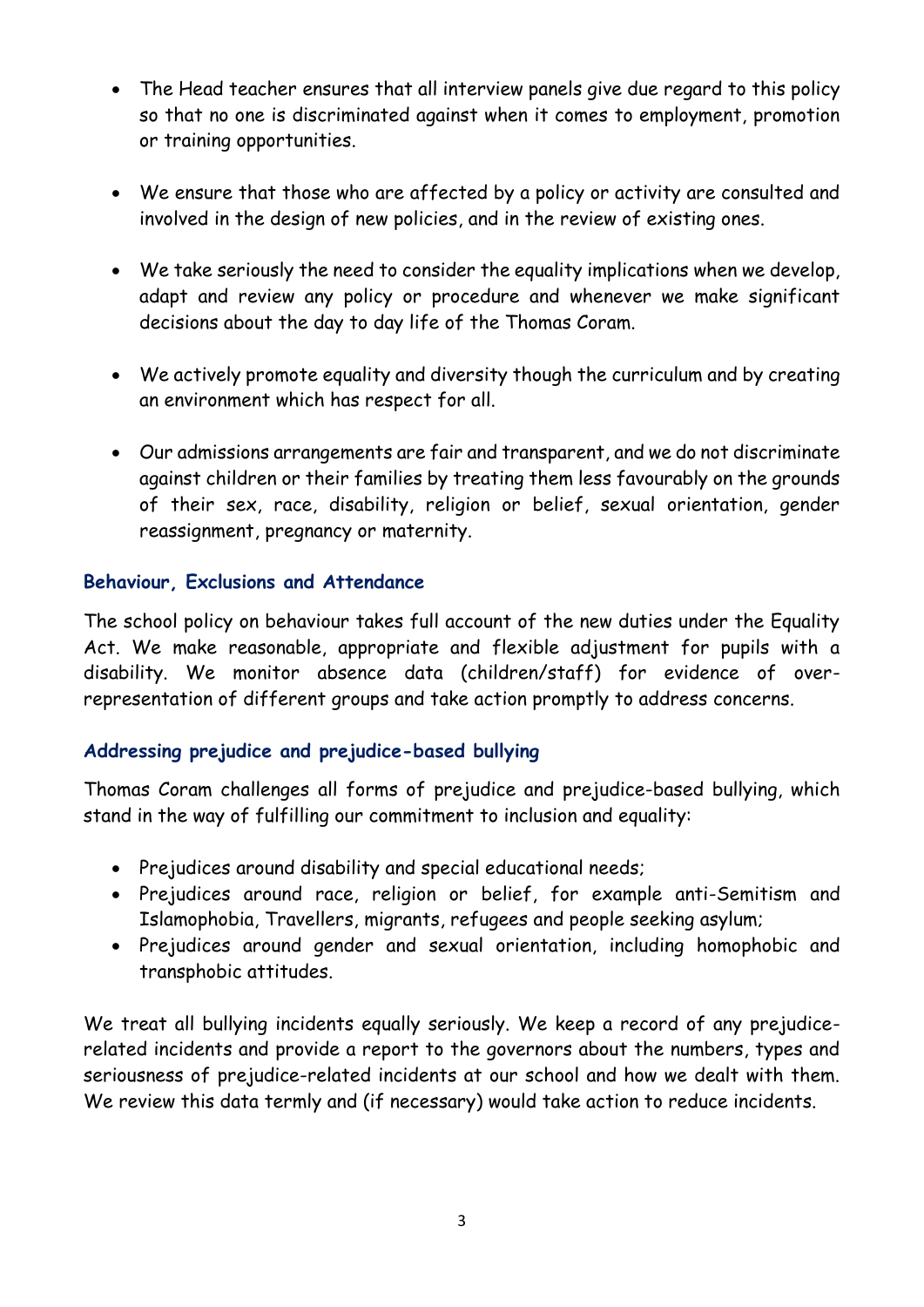## **What we are doing to advance equality of opportunity between different groups**

- We know the needs of our school population very well and collect and analyse data in order to inform our planning and identify targets to achieve improvements.
- We have procedures, working in partnership with parents and carers, to identify children who have a disability through our settling in and assessment procedures.
- We collect data and monitor progress and outcomes of different groups of pupils (Nursery School) and users (Children's Centre) and use this data to support school and centre improvement. We take action to close any gaps.

We collect and analyse data:

- On the % of pupils identified as having a special educational need and/or disability and by their principal need or disability;
- On those accessing *Early Years Pupil Premium* (EYPP);
- On the children whose families who have social care involvement, including those who have a social worker, *Child in Need* (CIN) or *Child Protection* (CP) plan;
- On inequalities of outcome and participation, related to ethnicity, gender and disability and proficiency in English.
- We are aware that the legislation relates mainly to current but also to future pupils.
- We avoid language that runs the risk of placing a ceiling on any pupils' achievement or that seeks to define their potential as learners, such as "less able".
- We use a range of teaching strategies which ensure we meet the needs of all pupils.
- We provide support to pupils at risk of underachieving.
- We are alert and proactive about the potentially damaging impact of negative language in matters such as race, gender, disability and sexuality.

In addition to avoiding or minimising possible negative impacts of our policies, we take opportunities to maximise positive impacts by reducing and removing inequalities and barriers that may already exist between, for example:

- Disabled and non-disabled people;
- People of different ethnic, cultural and religious backgrounds;
- Girls and boys;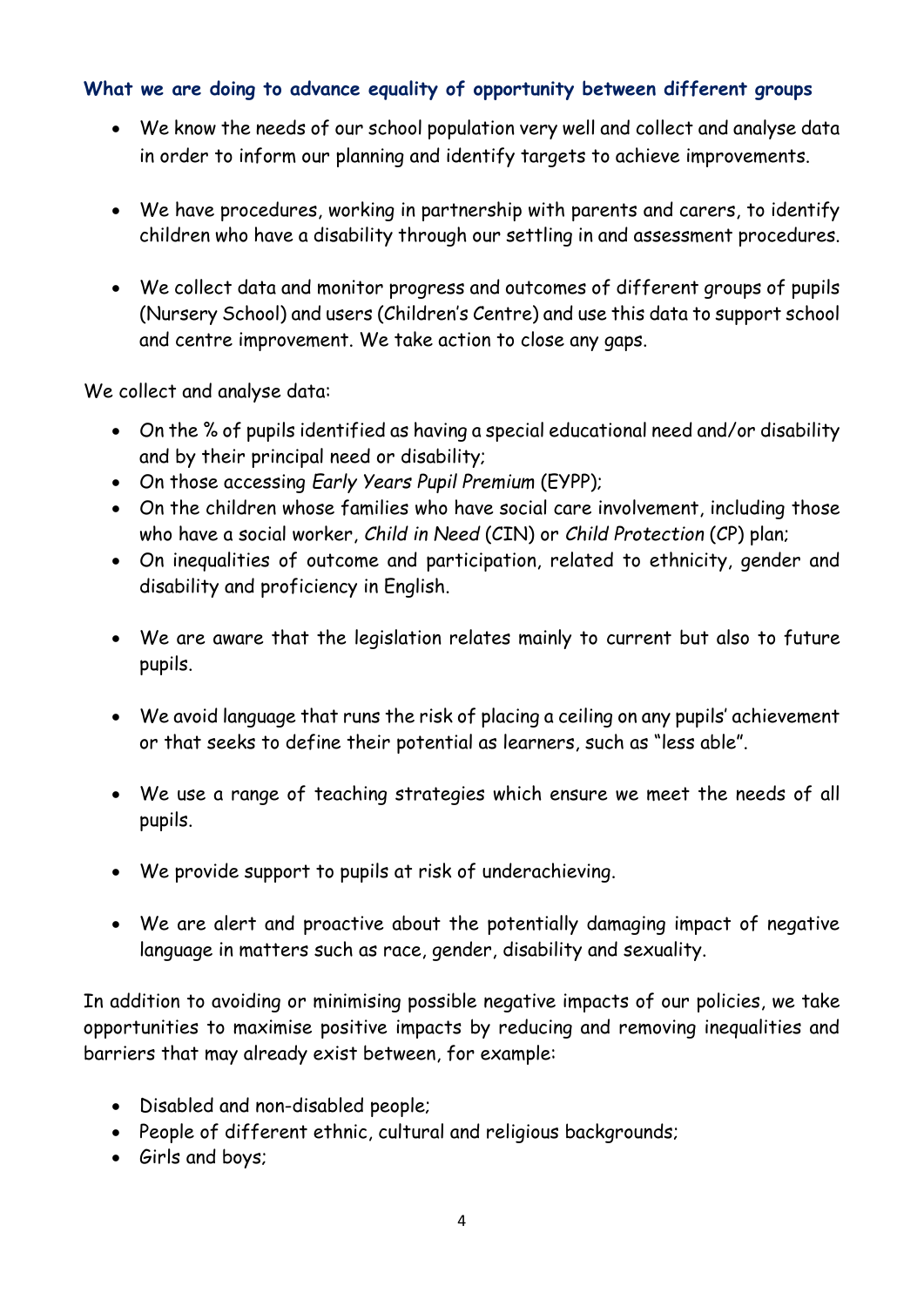- *Early Years Pupil Premium* and non-*EYPP* students.
- We ensure equality of access for all pupils to a broad and balanced curriculum, removing barriers to participation where necessary.

## **Positive Action**

If we find any disadvantage we will take positive and proportionate action to address the disadvantage faced by particular groups of pupils, such as targeted support. The actions will be designed to meet the school's Equality plan/objectives.

# **What we are doing to foster good relations**

- We prepare our children for life in a diverse society and ensure that there are activities across the curriculum that promotes the spiritual, moral, social and cultural development of our pupils.
- We teach about difference and diversity and the impact of stereotyping, prejudice and discrimination through Personal, Social, Emotional Development and across the curriculum.
- We use materials and resources that reflect the diversity of our community in terms of race, gender, sexual identity and disability, avoiding stereotyping.
- We promote an ethos and values that challenge prejudice based discriminatory language, attitudes and behaviour.
- We provide opportunities for children to appreciate their own culture and celebrate the diversity of other cultures.
- We include the contribution of different cultures to world history and promote positive images of people.
- We provide opportunities for children to listen to a range of opinions and empathise with different experiences.
- We promote positive messages about equality and diversity throughout the year and also through specific events such as displays, visitors, whole school events eg. Black History Month, Chinese New Year, Diwali, Community Day etc.

#### **Other ways we address equality issues:**

- We maintain records of all training relating to equalities.
- We keep minutes of meetings where equality issues are discussed.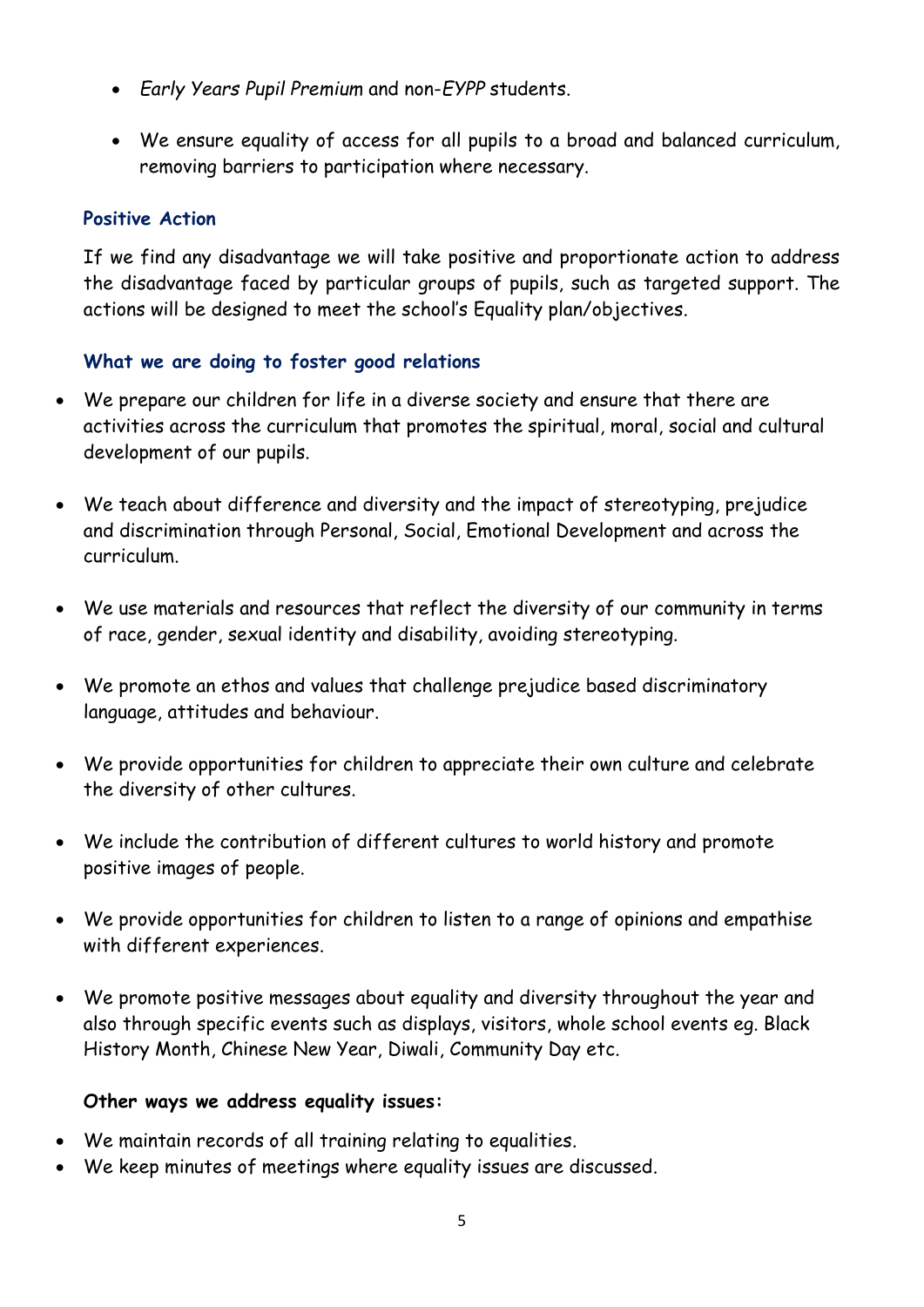- We have a rolling programme for reviewing all of our school policies in relation to equalities and their impact on the progress, safety and well-being of our pupils.
- The implications for equalities of new policies and practices are considered before they are introduced.

**In order to ensure that the work we are doing on equalities meets the needs of the whole community we:** 

- Review relevant feedback from the annual parent survey, parent information evening, parent-key person consultation meeting.
- Secure and analyse responses from the annual staff and parents survey, staff meetings and training events.
- Review feedback and responses from the children and groups of children.
- Analyse issues raised in relation to Special Educational Needs and Disabilities (SEND) in Annual Reviews or reviews of progress on individual Support Plans.
- Ensure that we secure responses and feedback at Governing Body meetings and committee meetings.

#### **Roles and Responsibilities**

We expect all members of the Thomas Coram community and visitors to support our commitment to promoting equalities and meeting the requirements of the Equality Act 2010. We will provide training, guidance and information to enable them to do this.

#### **Governing body**

The governing body is responsible for ensuring that the school complies with legislation, and that this policy and its related procedures and action plans are implemented. A member of the governing body has a watching brief regarding the implementation of this policy.

#### **Head teacher and Senior Leadership team**

The Head teacher is responsible for implementing the policy; for ensuring that all staff are aware of their responsibilities and are given appropriate training and support; and for taking appropriate action in any cases of unlawful discrimination. The Head teacher also has day-to-day responsibility for coordinating implementation of the policy and for monitoring outcomes.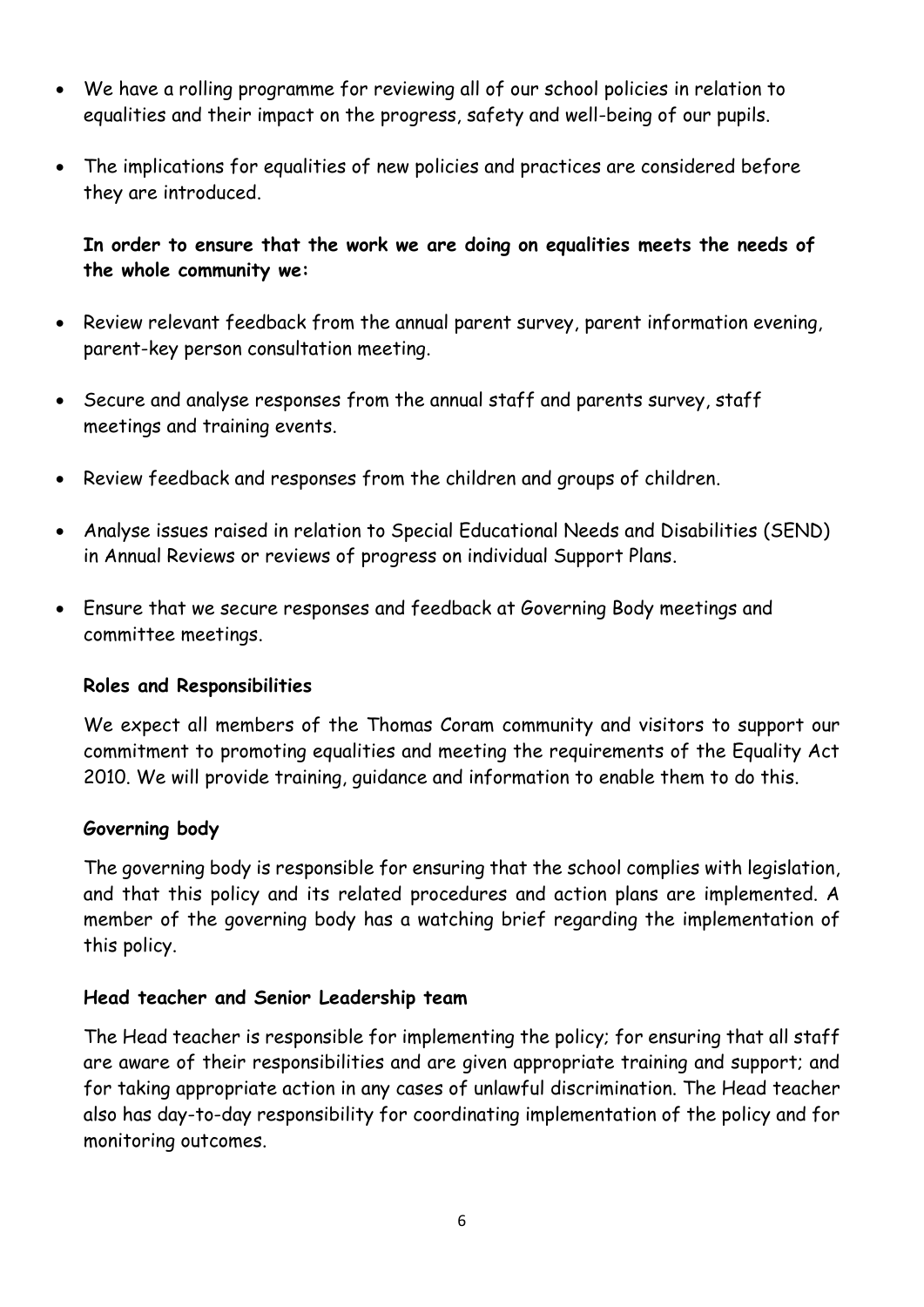# **Teaching and Support Staff**

All teaching and support staff will:

- Promote an inclusive and collaborative ethos:
- Challenge prejudice and discrimination;
- Deal fairly and professionally with any prejudice-related incidents that may occur;
- Plan and deliver curricula and lessons that reflect our principles, for example, in providing materials that give positive images in terms of race, gender and disability;
- Maintain the highest expectations of success for all pupils;
- Support different groups of children through differentiated planning and teaching;
- Keep up-to-date with equalities legislation relevant to their work.

We will provide training and guidance on Equalities for all new staff as part of the induction procedure. We will go through the principal expectations and duties of the Equality Act at a whole staff meeting at least once a year and a record of attendance will be kept. Governors annually review the Equality Policy objectives and evaluate the success of the school's Equalities work taking account of quantitative evidence (eg. data) and qualitative evidence (eg. surveys).

# **Visitors**

All visitors to Thomas Coram Centre, including parents/carers and service providers are expected to support our commitment to equalities and comply with the duties set out in this policy. We will provide guidance and information in the parent's handbook, on noticeboards, and on our website to enable them to do this.

# **Equal Opportunities for staff**

This section deals with aspects of equal opportunities relating to staff. We are committed to the implementation of equal opportunities principles and the monitoring and active promotion of equality in all aspects of staffing and employment.

- All staff appointments and promotions are made on the basis of merit and ability and in compliance with the law.
- We are also concerned to ensure wherever possible that the staffing of Thomas Coram reflects the diversity of our community.
- As an employer we strive to ensure that we eliminate discrimination and harassment in our employment practice and actively promote equality across all groups within our workforce.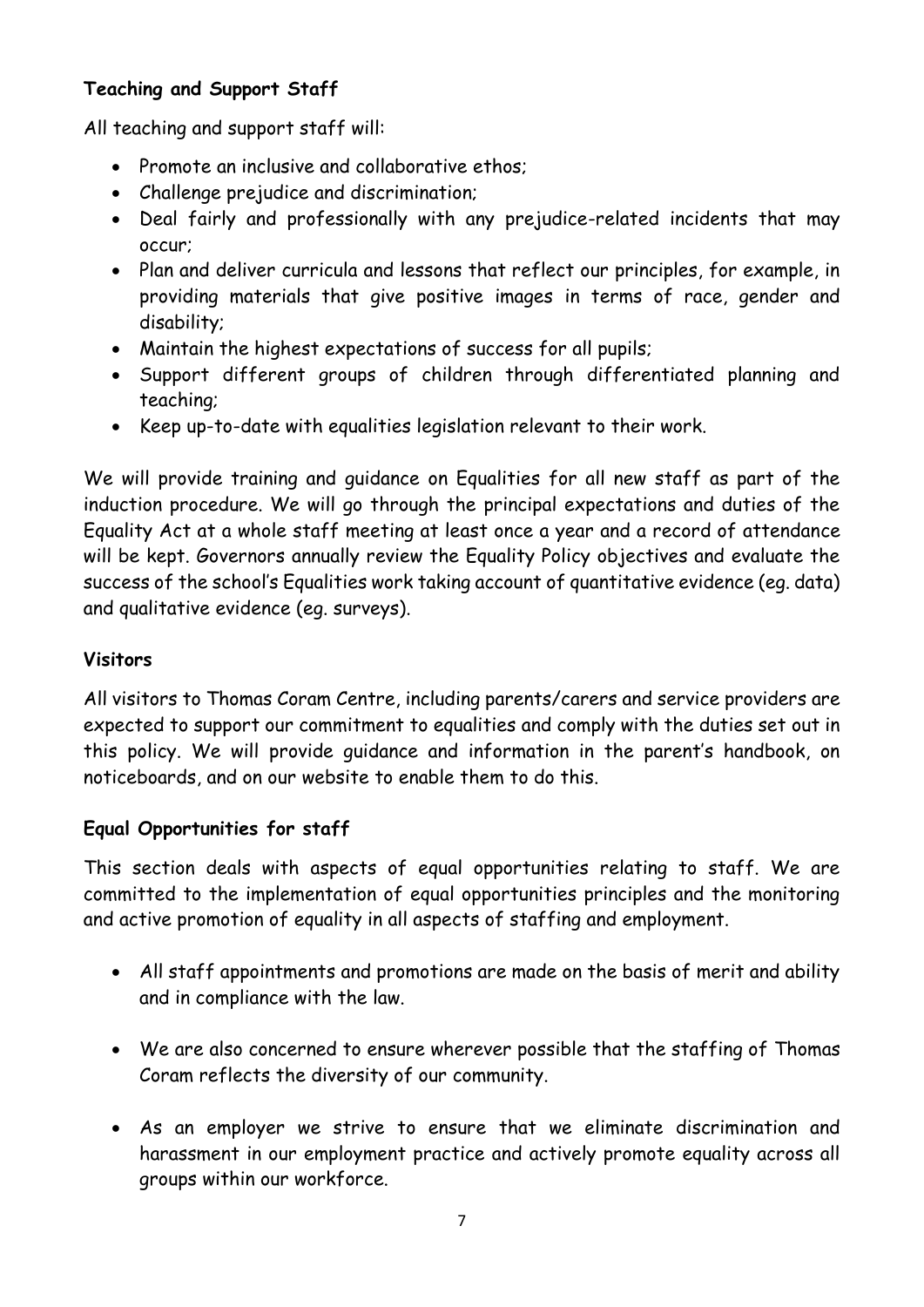- We respect the religious beliefs and practice of all staff, pupils and parents, and comply with reasonable requests relating to religious observance and practice.
- We ensure that all staff, including support and administrative staff, receive appropriate training and opportunities for professional development, both as individuals and as groups or teams.

## **Disseminating the policy**

This Equality Policy (which includes a current Accessibility and Equality plan) is available:

- On the school website;
- Within the specific areas of the School Development Plan;
- In the induction procedure for new staff;
- We ensure that the whole school community knows about the policy, objectives and data through, staff meetings, meetings with parents, carers and other communications;
- We publish the policy on the school's website.

### **Complaints**

Complaints arising from the operation of this policy will be dealt with in line with the school's complaints procedure.

**Key contacts:**

**Headteacher: Perina Holness Chair of Governors: Lucy Razzall**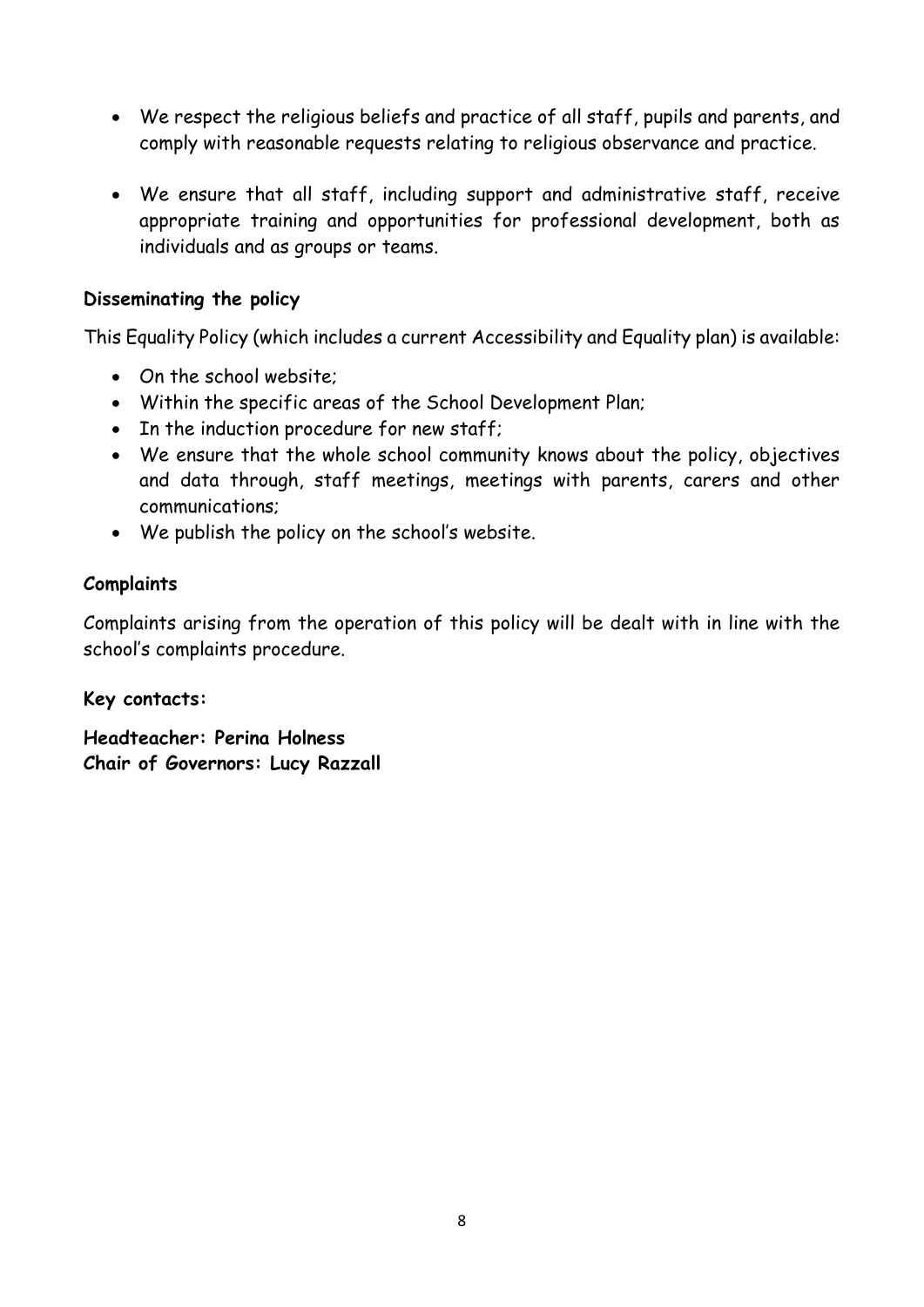# **Thomas Coram Centre and Nursery School Equality Objectives 2021-2025**

The Equality Act 2010 requires us to publish specific and measurable equality objectives.

Our equality objectives focus on those areas where we have agreed to take action to improve equality and tackle disadvantages. We will regularly (at least annually) review the progress we are making to meet our equality objectives.

# **Equality Objective 1: Ensure that high quality teaching secures good achievement for all and that we thereby narrow gaps between cohorts of pupils**

This will be achieved by:

- Termly analysis of achievement, looking for individuals in need of support but also cohort trends.
- "Moving forward" action plans written by key persons to identify actions for each key child and ensuring targeted enrichment.

# **Equality Objective 2**: **Good language and literacy skills are key drivers in breaking the cycle of poverty and low academic achievement.**

This will be achieved by:

- Termly analysis of literacy data to identify children who would benefit from extra support.
- Analysis will also help us identify areas of the curriculum where teaching is strong and areas for further training.

# **Equality Objective 3**: **Ensure that pupils are proud of the diversity of their local community and of Thomas Coram Centre.**

The children's' self‐esteem is raised by:

- Ongoing activities are planned regularly which celebrate our diversity through the curriculum.
- Training for practitioners so that we all understand and work towards this common goal.
- Diversity is reflected in our equipment and provisions ie. home corner, books, lunches etc.
- International day celebrations